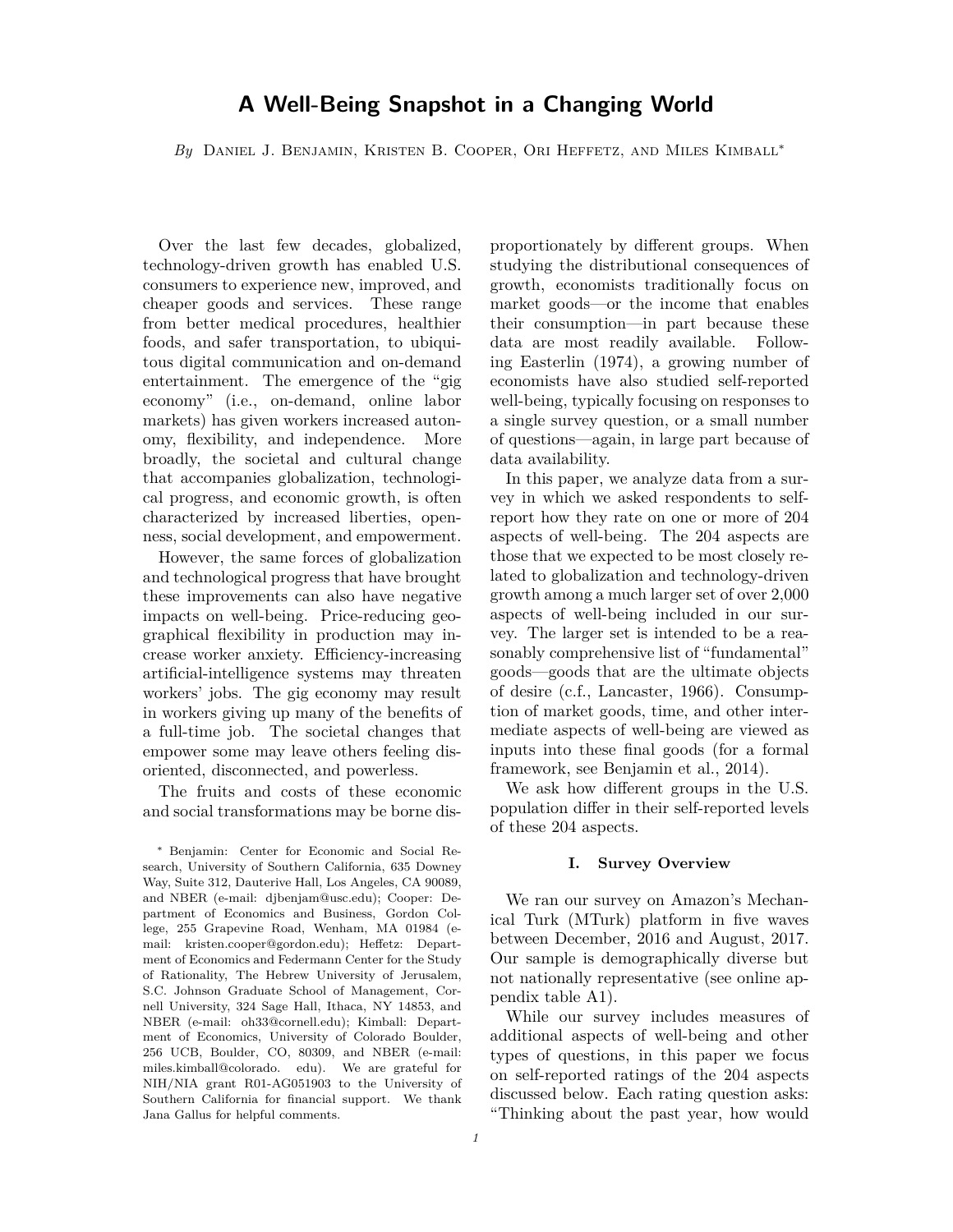you rate [Aspect of well-being]?" Respondents move a horizontal slider, where response options are integers from 0 to 100. We experimentally varied the labels on some response options, and we pool the data across these variations; see online appendix for screenshots and further details, and see Benjamin et al. (2017) for a discussion of how we developed the full list of  $2,000+$  aspects of well-being.

We analyze data from 1,576 respondents who self-rated at least one of the 204 aspects.<sup>1</sup> Respondents were paid by the number of questions they answered, and chose when to stop. The median respondent rated 6 of the 204 aspects (mean  $= 23$ , SD  $= 42$ ).

We aggregated the 204 aspects into seven themes (see table 1 for a complete list):

- **Satisfaction**: 33 broad, evaluative aspects, e.g., "how satisfied you are with your life," "your overall well-being," and "you achieving the things in your life that are worth wanting to achieve."
- **Affect**: 31 positive and absence-ofnegative aspects, e.g., "how happy you feel," "how often you feel good," and "you not feeling anxious."
- **Growth**: 21 items related to perceptions about economic, technological, and knowledge-based growth, e.g., "how quickly science is advancing," "the total size of your nation's economy (GDP)," and "how fast technology and productivity are improving."
- **Autonomy**: 31 aspects related to the autonomy, control, and flexibility offered by the gig economy, e.g., "you being your own boss," "you having autonomy in your job," and "you having control over your own time at work."
- **Job**: 32 aspects of workplace well-being that apply also, or even mainly, to the traditional economy, e.g., "the overall quality of your experience at work," "you and your coworkers working together as an effective team," and "you feeling that your work has value."

<sup>1</sup>In survey waves 2–5, aspects were sampled at random from our full 2,000+ list. In wave 1, a fixed set of 27 aspects was rated by all respondents. Five of the 27 are among the 204 aspects we study here and are therefore oversampled relative to the other 199 aspects.

- **Calmness**: 28 aspects, e.g., "the amount of stability in your life," "you not feeling under constant strain," and "you not feeling restless."
- **Belonging**: 28 aspects, e.g., "your sense of community," "you fitting in," and "you feeling you belong."

We constructed each theme's list based on the concepts captured by the aspects' wording; we did not check how varying the lists would affect the findings below.

The first two themes, Satisfaction and Affect, correspond to the two types of selfreported well-being measures that are most widely used: "evaluative" measures of overall well-being (e.g., a question about life satisfaction) and "affective" measures of general emotional states (e.g., happiness and anxiety). These two themes allow us to compare the demographic differences in our sample with those reported in the literature, including in more nationally representative samples.

The third theme, Growth, includes *perceptions* of things that can be objectively quantified, such as economic growth, scientific advance, and technological progress. We included them as aspects of well-being because they may be public goods that are valued in themselves. To the extent that perceptions about their objective quantities are widely shared, we do not expect substantial demographic differences in their ratings.

The last four themes capture aspects of well-being that are especially likely to be impacted by economic growth, technological change, and labor-market disruptions: Autonomy and Job correspond to aspects directly related to workers' well-being, while Calmness and Belonging capture specific positive feelings that may be disrupted by rapid change.

For respondent distributions of mean aspect ratings by theme across demographic groups, see online appendix table A2.

# **II. Analysis and Findings**

We analyze our data with seven regressions. Each dependent variable is one theme's aspect ratings, demeaned at the aspect level. The independent variables are: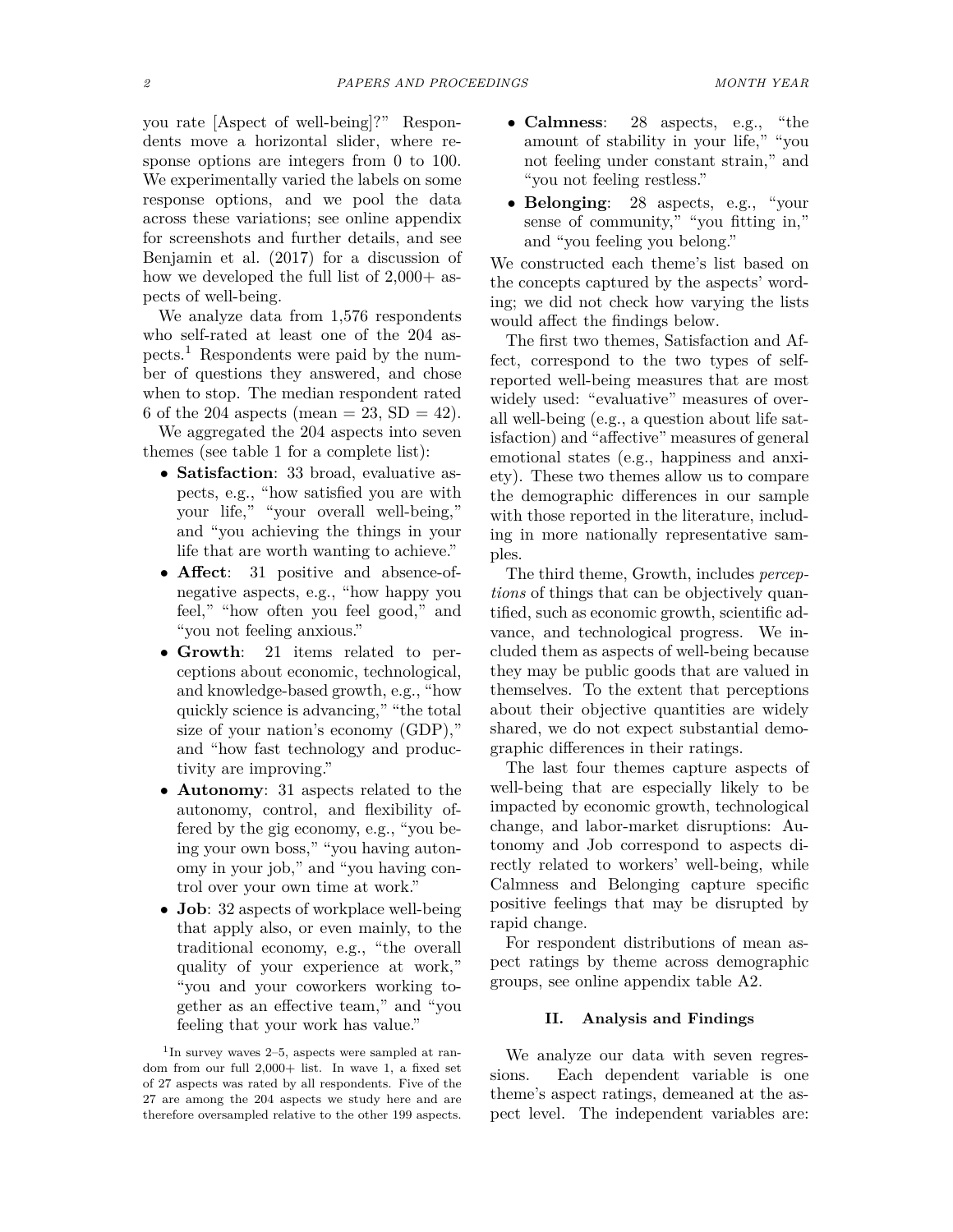#### TABLE  $1-204$  Aspects by Theme

**Satisfaction**: everything being where it should be in your life; everything that matters to you and your family; everything you<br>take into account when you make decisions; how close your life is to being ideal; how desirab they should bein yourlife; things working out the way they shouldin yourlife; you achieving the thingsin yourlife that are worth wanting to achieve; you achieving your goals; you and your family living a wonderful life; you being content with your life; you being satisfied andcontent; you feelingcontentment; you getting the thingsyouwant out oflife; youhaving a goodlife; youhaving the things in your life that are worth going after; you having the things in your life that you want for their own sake, not just to look<br>good to other people; you having the things you would advise a younger version of yo things you would wantif you couldlive thelast year over again; you having the things you would want to haveif you were the best version of yourself; you living a life that you and your family are proud of; you living a wonderful life; you living the life that you<br>have always dreamed of; your family living a wonderful life; your life going well; you a ladder where the lowest rung is "worst possible life for you" and the highest rung is "best possible life for you"

Affect: how happy you feel; how much of the time you feel happy; how much you enjoy your life; how not unhappy you feel; how<br>often you feel good; how often you feel good emotionally; how often you feel good mentally; the a absence of fear in your life; the absence of frustration in your life; the absence of sadness in your life; the absence of stress in your<br>life; the absence of worry in your life; you enjoying every day; you enjoying the th inyourheart; you feelingcheerful; you feelingcompassion; you feelingcompassionate; you feeling joy; you feelinglove; you feeling rapture; you feeling reasonably happy, all things considered; you not being unhappy; you not feeling anxious; you not feeling<br>depressed; you not feeling frustrated; you not feeling too much anger; you not feeling too much too much sadness; you not feeling unhappy

**Growth**: how fast knowledge is growing; how fast technology and productivity are improving; how fast the quality of medical care is increasing; how much better the standard of living will be for the next generation 25 years from now; how much relevant new practical knowledge is discovered each year in the world; how quickly science is advancing; how quickly space exploration is advancing; the amount of wonderful new apps being created each year; the amount of wonderful new books being produced each<br>year; the amount of wonderful new games of all types being created each year; the amount of wonderf created each year; the amount of wonderful new movies being produced each year; the amount of wonderful new music being producedeachyear; theamountofwonderfulnewonlineresourcesbeingcreatedeachyear; theamountofwonderfulnewphysical products being introduced each year; the amount of wonderful new scientific discoveries being made each year; the amount of wonderfulnew servicesbeingintroduced for thefirst timeeach year; the amount ofwonderfulnewTV showsbeingproducedeach year; the amount of wonderful new visual art being created each year; the rate of economic growth (GDP growth) over time in your nation; the total size of your nation's economy (GDP)

**Autonomy**: howmuch time you have at work to do other things not directly related to your work; how often you become deeply engaged in your daily activities (so deeply engaged that you lose track of time); how safe your workplace is; how well controlled and comfortable the temperature is at the place you work; how well you are treated by your boss; the place where you work not being physically uncomfortable; the satisfaction you get from doing something you know how to do well; time passing quickly at your job because you are so engaged; you being able to concentrate on what you are doing; you being able to do things the way<br>you want to do them at work; you being able to manage your time well at work; you being at the t with the people at work; you feeling on top of your game; you feeling respected at your job; you having autonomyin your job; you having control over your own time at work; you having room to breathe in your schedule at work; you having well-defined work objectives at your job; you not being bossed around by idiots; you not being put into a position where you have to do something you hate doing; you not feeling "under the gun" at your job; you not having personal conflicts with people at work; you not having<br>to do distasteful things at work; your boss not being controlling; your boss not being mani

**Job**: how high your income is compared to the income of other people around you; people appreciating the work you do rather than taking it for granted; people being pleased with your work; people not making your job harder than it has to be; people valuing your contributions at work; people working with you, rather than against you; the overall quality of your experience at work; you and your coworkers working together as an effective team; you being honored for your work; you being loved by people<br>at work; you feeling masterful in dealing with the challenges in your work; you feeling part of accomplishing something at work; you feeling that your work has value; you getting an honest day's pay for an honest day's work; you getting the income you deserve; you getting the job you deserve; you getting the kind of job you deserve; you getting your<br>fair share economically; you having a best friend at work; you having good friends at work; you to your vision; your boss and coworkers being supportive of you; your coworkers being able to do the jobs they are supposed to do; your coworkers being clean, polite and pleasant; your coworkers following through with what they tell you they will do; your enjoyment of concentrating and being focused

**Calmness**: how calm yourlifeis; how often you can feel relaxedinstead of feeling yourlifeis hectic; how peaceful yourlifeis; how peaceful, calm, and harmonious your life is; people honoring tradition; the amount of order and stability in society; the amount of<br>order and stability in your life; the amount of order in society; the amount of order in y theamountofstabilityinyourlife; thingsbeingplannedoutinyourlife; thingsbeingsteadyanddependableinyourlife; youbeing able to revisit the familiar places of your childhood; you being able to revisit the same places and experiences you experienced in the past; you feeling that your way of life is secure; you feeling your job is secure; you not feeling overwhelmed; you not feeling restless; you not feeling that your life is falling apart; you not feeling under constant strain; you not having to worry about your<br>family members being unemployed; your cultures and traditions being honored; your culture your life not feeling like a roller coaster; your sense of security about life; your sense of security about life and the future in general; your sense of security about the future in general

Belonging: you being connected to your neighbors; you being part of a community where people care about each other; you<br>being understood by the people you care about; you feeling a sense of belonging to your local communit roots; you feeling part of the nation and area where youlive; you feeling that you are not alonein this world; you feeling you are on the same page as the people around you; you feeling you are part of a "we"instead of only being a separateindividual; you feeling you are part of a community; you feeling you belong; you fittingin; you fittinginto and feeling at homein your community and the areawhere youlive; youfittinginto the social groups you are apart of; you getting strength and solace from traditions; youhaving a group you belong to; you having a sense of your true place in the world; you not being lonely; you sharing powerful experiences<br>with other people; your ability to connect with your own history and heritage; your ability with the people youwant to get togetherwith; your sense of belonging; your sense of belonging to a good social "tribe"; your sense ofcommunity; your senseofcommunity,belonging, andconnectionwithotherpeople; your sense ofconnectionwithotherpeople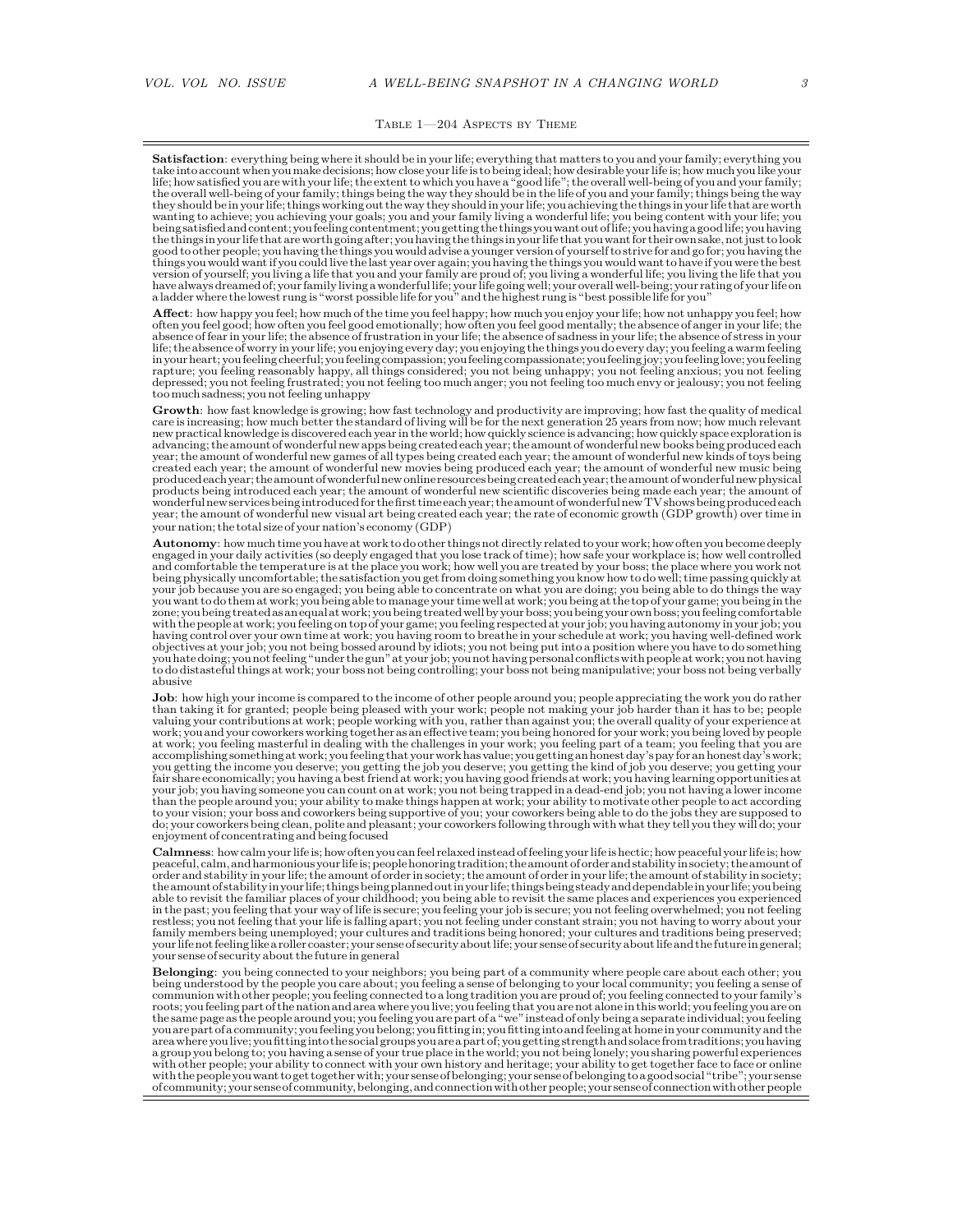continuous variables for age, age<sup>2</sup>, and  $log$ income, and indicator variables for all other demographic categories (see below). Standard errors are clustered by respondent.

Table 2 presents our results. To deal with multiple hypothesis testing, we assess "statistical significance," which we indicate with an asterisk, using a false discovery rate (FDR) threshold of 10%, calculated using the Benjamini and Hochberg (1995) algorithm. Rather than controlling the Type I error rate for any particular coefficient, the FDR threshold ensures that the null hypothesis is true (in expectation) for at most 10% of the coefficients we indicate as significant.

Using the same FDR threshold with two new sets of hypotheses, we also indicate, with a dagger, coefficients that are statistically different from their corresponding Satisfaction coefficient and, with a double dagger, Job coefficients that are statistically different from their corresponding Autonomy coefficients; see online appendix section A3 for stacked-regression specifications. As a broad, widely used measure, Satisfaction is a natural benchmark for comparisons; we compare Autonomy and Job because growth and technology might increase autonomy and flexibility while worsening other aspects of workplace well-being.

# *A. Evaluative and Affective Self-Reported Well-Being*

Table 2's first two columns broadly replicate standard findings on demographic differences in evaluative and affective wellbeing measures (see, e.g., Clark, 2018). In both columns, we find that measured wellbeing has a U-shaped relationship with age; is increasing with log income (but statistically less so for Affect, which is not statistically different from zero using the FDR threshold of 10%); is lower among those who have no romantic partner and those who are not employed full time (although, again, some of the negative coefficients do not reach the FDR threshold); and is higher among those for whom religion is at least a little important. This qualitative replication of findings from standard single-question measures in representative samples is reassuring.

#### *B. Growth-Related Perceptions*

As shown in the third column, the coefficients in the Growth regression are generally small, are never statistically different from zero, and are often statistically significantly smaller than those in the Satisfaction column. Thus, we find no detectable demographic differences in perceptions of growth-related quantities, suggesting these perceptions are broadly shared. We interpret this result as passing a reasonable falsification test: the lack of demographic associations for Growth provides reassurance that artifactual differences across demographic groups (e.g., different ways of using the 0–100 response scale) are not driving the differences that we observe for other themes.

*C. Autonomy-, Job-, Calmness-, and Belonging-Related Aspects of Well-Being*

Our main results are reported in the fourth through seventh columns. We highlight three findings.

First, all coefficients corresponding to the demographics that are significant for Satisfaction—age<sup>2</sup> , income, no romantic partner, and religion—have the same sign as Satisfaction but are almost always smaller, often statistically significantly so, and are often not significantly different from zero. This pattern indicates that these demographics' relations with Autonomy, Job, Calmness, and Belonging are weaker than with Satisfaction. But the demographic relationships for Satisfaction, which are often similar for Affect (though with a flatter income gradient), are among those that have received the most attention in the subjective well-being literature. We find that when we examine our more specific dimensions of selfreported well-being, some of these relationships are less dominant.

Second, being unmarried (with or without a partner) is substantially less negatively associated with Autonomy, Job, Calmness, and Belonging than it is with Satisfaction, almost always statistically so. The association may even flip sign for the partnered unmarried, though not statistically significantly. We discuss this finding below.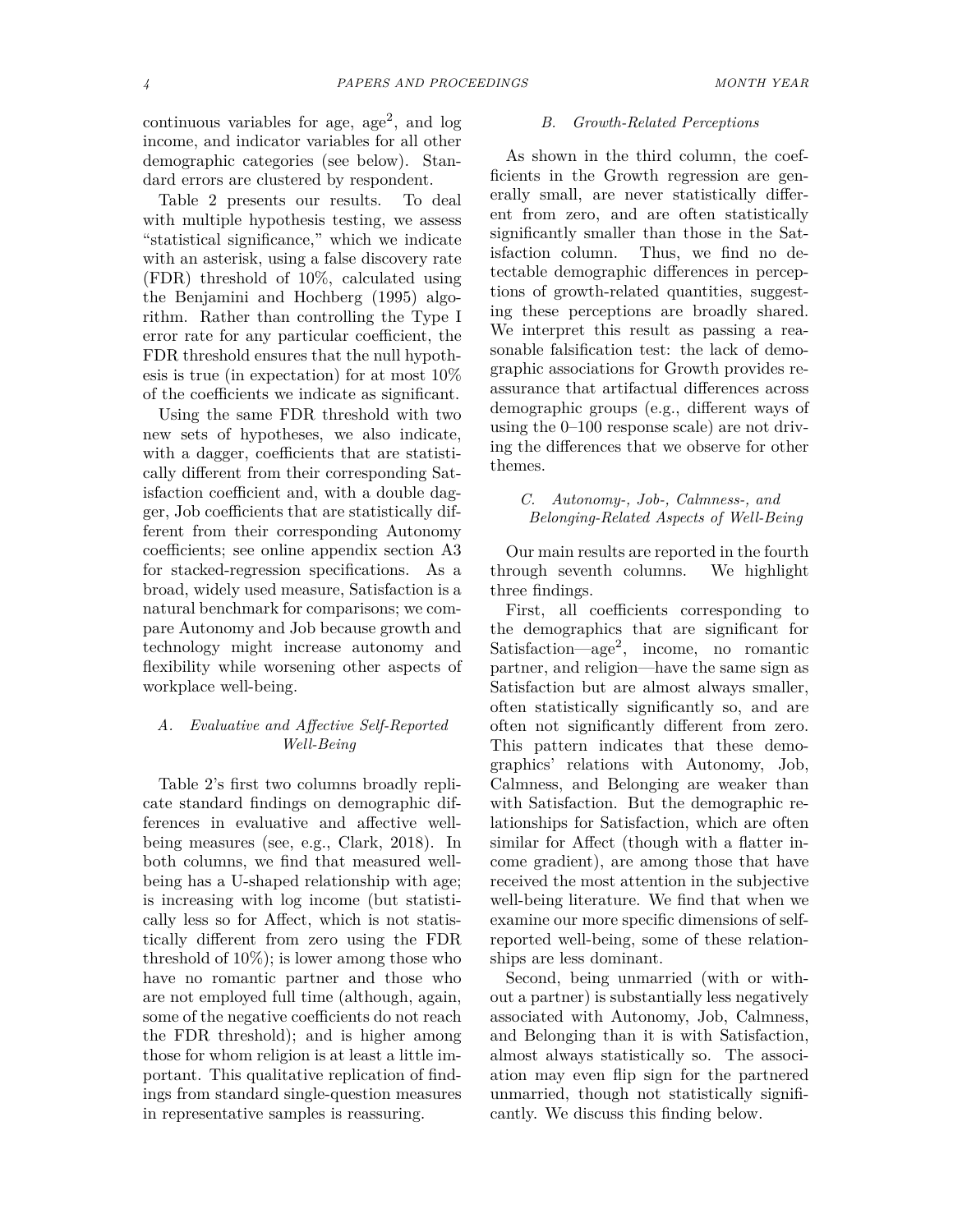| Aspect theme                        | Satisfaction | After           | Growth           | Autonomy         | Job              | Calmness               | Belonging        |
|-------------------------------------|--------------|-----------------|------------------|------------------|------------------|------------------------|------------------|
| Demeaned age                        | $-1.0$       | $0.1^{\dagger}$ | 0.7              | $0.0\,$          | $-0.3$           | $-0.1$                 | $0.0^{\dagger}$  |
| (in decades)                        | (0.8)        | (0.7)           | (0.6)            | (0.7)            | (0.7)            | (0.8)                  | (0.7)            |
| Demeaned- $Age2$                    | $1.5*$       | $1.3^{\ast}$    | $-0.1^{\dagger}$ | $0.2^{\dagger}$  | $0.6^{\dagger}$  | $0.9^{*}$ <sup>†</sup> | $0.8^{\dagger}$  |
|                                     | (0.4)        | (0.3)           | (0.3)            | (0.4)            | (0.3)            | (0.4)                  | (0.3)            |
| Male                                | 0.4          | $-0.2$          | 0.7              | $1.3\,$          | $0.7\,$          | $1.3\,$                | 0.8              |
|                                     | (1.7)        | (1.5)           | (1.3)            | (1.5)            | (1.4)            | (1.6)                  | (1.4)            |
| log (Income in \$)                  | $4.0*$       | $1.9^{\dagger}$ | $0.6^\dagger$    | $3.0^\ast$       | $3.5^\ast$       | $3.6^\ast$             | $3.1*$           |
|                                     | (1.2)        | (1.0)           | (0.8)            | (1.0)            | (1.0)            | (1.1)                  | (1.0)            |
| At least $1$ $\operatorname{child}$ | $0.7\,$      | $-0.7$          | $-0.2$           | $\rm 0.3$        | 2.1              | $-0.3$                 | 0.4              |
|                                     | (1.9)        | (1.6)           | (1.5)            | (1.7)            | (1.6)            | (1.7)                  | (1.6)            |
| Unmarried, has partner              | $-2.6$       | $-1.5$          | 1.1              | 0.4              | $1.4^{\dagger}$  | $0.8^{\dagger}$        | $0.5^{\dagger}$  |
|                                     | (2.3)        | (2.1)           | (1.6)            | (2.2)            | (2.1)            | (2.2)                  | (2.2)            |
| Unmarried, no partner               | $-6.3*$      | $-5.3*$         | $-2.5$           | $-0.9^{\dagger}$ | $-2.1^{\dagger}$ | $-1.9^{\dagger}$       | $-2.7^{\dagger}$ |
|                                     | (2.1)        | (1.7)           | (1.5)            | (1.7)            | (1.6)            | (1.8)                  | (1.7)            |
| High school or less                 | $-0.7$       | $-0.6$          | $3.9\,$          | $\rm 0.9$        | $\!-0.2$         | $-1.3\,$               | $2.6\,$          |
|                                     | (2.9)        | (2.6)           | (1.8)            | (2.5)            | (2.6)            | (2.9)                  | (2.8)            |
| Some college                        | 0.4          | $-0.5$          | $-0.9$           | $-0.2$           | $0.9\,$          | 0.5                    | 0.8              |
|                                     | (1.6)        | (1.4)           | (1.4)            | (1.5)            | (1.4)            | (1.5)                  | (1.4)            |
| Graduate degree                     | $-0.7$       | $^{-1.4}$       | 0.1              | $-0.5$           | $\rm 0.3$        | $\rm 0.2$              | $-1.0$           |
|                                     | (3.0)        | (2.6)           | (1.9)            | (2.4)            | (2.4)            | (2.7)                  | (2.6)            |
| <b>Black</b>                        | $1.3\,$      | 1.3             | $2.3\,$          | $0.7\,$          | $4.3\,$          | $2.1\,$                | $1.5\,$          |
|                                     | (2.4)        | (2.0)           | (1.8)            | (2.3)            | (2.2)            | (2.4)                  | (2.1)            |
| Hispanic                            | $2.3\,$      | $2.1\,$         | $1.8\,$          | $\!-0.2$         | $2.6\,$          | $1.6\,$                | 1.1              |
|                                     | (3.6)        | (3.3)           | (1.9)            | (2.9)            | (3.3)            | (3.0)                  | (3.4)            |
| Asian                               | $-3.1$       | $-1.4$          | $-0.3\,$         | $-4.1$           | $-3.1$           | $-3.0\,$               | $-3.1$           |
|                                     | (2.8)        | (2.3)           | (2.0)            | (2.5)            | (2.1)            | (2.8)                  | (2.5)            |
| Unemployed                          | $-6.1$       | $-5.1$          | $2.5^{\dagger}$  | $-3.5$           | $-7.8*$          | $-2.5^{\dagger}$       | $-4.4$           |
|                                     | (3.3)        | (2.6)           | (1.9)            | (2.7)            | (2.5)            | (2.8)                  | (2.7)            |
| Other employment                    | $-4.2$       | $-5.0*$         | $-0.1$           | $-1.0^{\dagger}$ | $-5.0**$         | $-2.4$                 | $-4.2*$          |
| status                              | (1.8)        | (1.5)           | (1.3)            | (1.5)            | (1.5)            | (1.6)                  | (1.6)            |
| Religion important                  | $6.8*$       | $6.6*$          | $-0.4^{\dagger}$ | $2.2^{\dagger}$  | $4.4*^{\dagger}$ | $4.0^{*}$ <sup>†</sup> | $6.9*$           |
|                                     | (1.6)        | (1.4)           | (1.3)            | (1.4)            | (1.4)            | (1.5)                  | (1.3)            |
| Republican                          | 0.8          | $-0.7$          | $\!-0.2$         | $0.4\,$          | 0.0              | $0.6\,$                | $-0.9$           |
|                                     | (1.9)        | (1.7)           | (1.4)            | (1.6)            | (1.6)            | (1.7)                  | (1.6)            |
| Independent                         | $2.7\,$      | 0.6             | $-1.6$           | $4.6\,$          | 1.3              | $2.0\,$                | $-1.0^{\dagger}$ |
|                                     | (2.0)        | (1.6)           | (1.7)            | (1.9)            | (1.6)            | (2.1)                  | (1.8)            |
| Mid-West                            | $-1.1$       | $\rm 0.2$       | $-2.1$           | $-0.7$           | $-3.1$           | $-1.6$                 | $-0.2$           |
|                                     | (1.8)        | (1.7)           | (1.6)            | (1.8)            | (1.7)            | (2.0)                  | (1.7)            |
| North-East                          | $0.8\,$      | $-1.2$          | $-0.8$           | 0.0              | 1.1              | $-1.8$                 | 0.1              |
|                                     | (2.0)        | (1.8)           | (1.4)            | (1.6)            | (1.6)            | (1.8)                  | (1.7)            |
| West                                | $0.4\,$      | $-0.9$          | $-2.8$           | $\!-0.5$         | $-0.8$           | $-1.9$                 | 0.1              |
|                                     | (2.5)        | (2.1)           | (1.7)            | (2.1)            | (2.0)            | (2.2)                  | (2.2)            |

Table 2—Self-Reported Ratings by Demographic Group and Aspect Theme

*Note:* \*Significant using a false discovery rate of 10%. <sup>†</sup>Significantly different from corresponding Satisfaction coefficient using a false discovery rate of 10%. ‡Job coefficient significantly different from corresponding Autonomy coefficient using a false discovery rate of 10%. Number of observations, by column: 5802 (1199 individuals), 6151 (1178 individuals), 3207 (731 individuals), 4936 (845 individuals), 5794 (1204 individuals), 4484 (838 individuals), 5096 (1162 individuals). SEs clustered by individual. Separate "Missing" categories (not shown) are used for each categorical variable. Omitted categories: Female, No children, Married, Bachelor's degree, White, Employed fulltime, Religion not important, Democrat, and South.

Third, while all themes but Growth are negatively associated with not being employed full-time, the most (and almost only) statistically significant associations are for Job. Almost all other coefficients are substantially smaller (in absolute value). In particular, consider those neither full-time employed nor unemployed, in the "Other empl.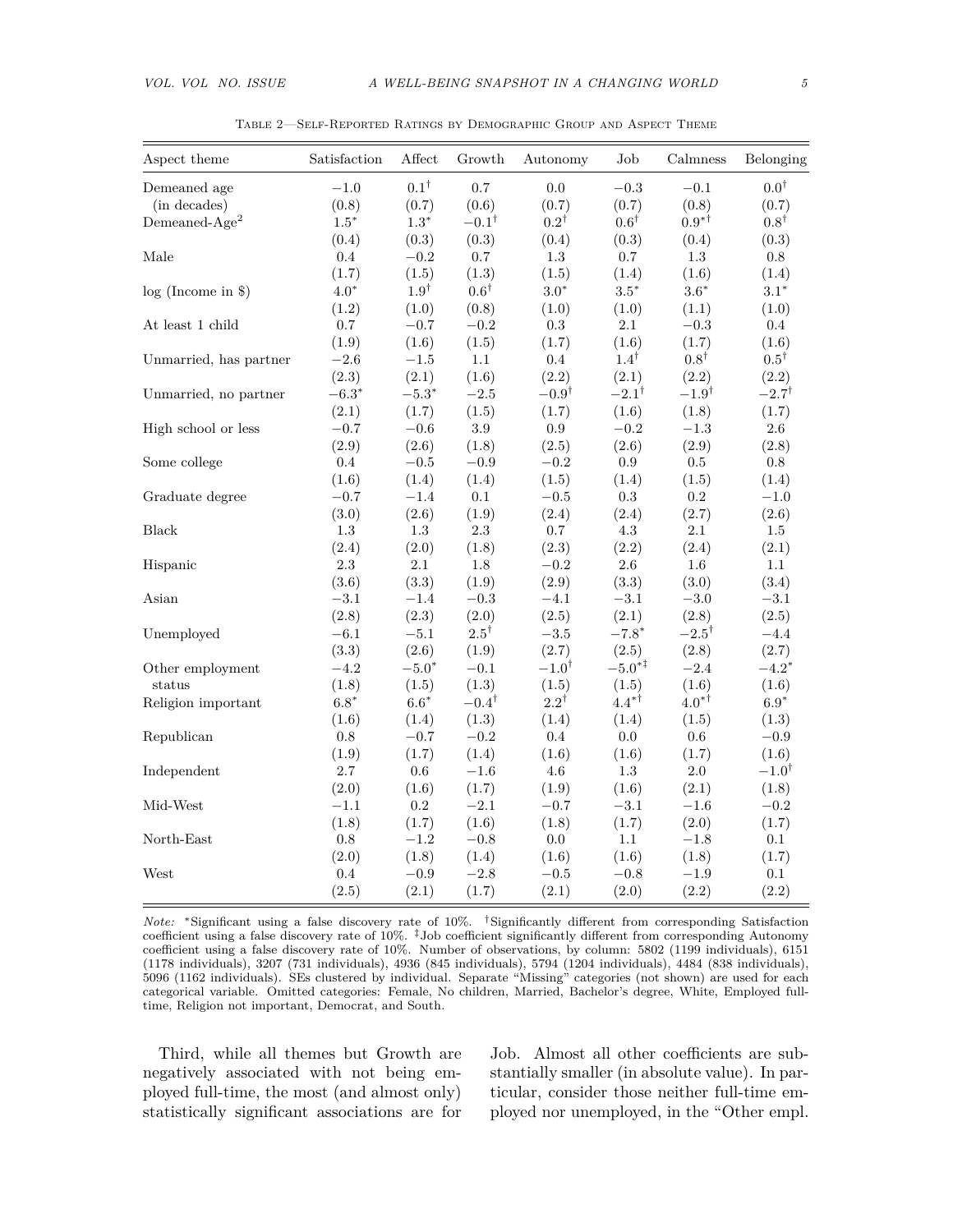status" row. They include part-time employees, disabled, homemakers, and students those who may benefit most from the emergence of the gig economy. Indeed, the large negative coefficient on Job contrasts with a coefficient on Autonomy that is not statistically different from zero, and is statistically smaller than the coefficients on both Job and Satisfaction.

## **III. Discussion**

We would like to answer the question of how recent economic growth has causally affected various aspects of well-being. We cannot answer it because we have cross-sectional data, rather than a panel, with no source of exogenous variation in growth. Nonetheless, the analysis we conduct—examining demographic differences in aspects of well-being in a convenience sample at a single point in time—might be useful for singling out aspects, or aspect themes, that should begin to be measured in panel data. Indeed, our findings of somewhat different demographic associations for Autonomy, Job, Calmness, and Belonging relative to the standard selfreported well-being measures suggest that these aspects might also be affected differently by experimental or policy interventions.

Our findings that different aspects (or themes) are distributed somewhat differently in the population raises a natural question: Which dimensions of well-being are important to people? In Benjamin et al. (2014), we make some initial progress on this question by asking people to make tradeoffs between different aspects of well-being, and using them to estimate the aspects' marginal rates of substitution. We asked such tradeoff questions also in the present survey. As we collect more data, we hope to be able to address the question of how people value the aspects relative to each other.

Another natural question is *why* different groups have different levels of the aspects. Viewed through the lens of a model of home production, this question becomes: Do groups with lower levels of a particular aspect of well-being produce less of it due to preferences or due to constraints? The answer may have policy implications. Consider people with no romantic partner, who rate themselves much lower than others on Satisfaction but significantly less so on Autonomy and Job. If their relatively better ratings on work-related well-being reflect that they care a lot about it (and therefore invest in it), then they might be hit harder than others by job loss or insecurity. In contrast, if their ratings reflect a relative advantage in producing work-related well-being rather than general evaluative well-being, then a decrease in job quality may decrease their well-being by less. Investigating whether different levels of aspects are driven by such "demand" or "supply" factors is left for future research.

#### **REFERENCES**

**Benjamin, Daniel J., Kristen B. Cooper, Ori Heffetz, and Miles S. Kimball.** 2017. "Challenges in Constructing a Survey-Based Well-Being Index." *American Economic Review Papers and Proceedings*, 107(5): 81–85.

**Benjamin, Daniel J., Ori Heffetz, Miles S. Kimball, and Nichole Szembrot.** 2014. "Beyond Happiness and Satisfaction: Toward Well-Being Indices Based on Stated Preference." *American Economic Review* 104(9): 2698–2735.

**Benjamini, Yoav, and Yosef Hochberg.** 1995. "Controlling the False Discovery Rate: A Practical and Powerful Approach to Multiple Testing." *Journal of the Royal Statistical Society Series B* 57(1): 289–300.

**Clark, Andrew E.** 2018. "Four Decades of the Economics of Happiness: Where Next?" *Review of Income and Wealth* 64(2): 245–269.

**Easterlin, Richard.** 1974. "Does Economic Growth Improve the Human Lot? Some Empirical Evidence." In Paul A. David and Melvin W. Reder. *Nations and Households in Economic Growth: Essays in Honor of Moses Abramovitz.* New York: Academic Press, Inc.

**Lancaster, Kelvin J.** 1966. "A New Approach to Consumer Theory." *Journal of Political Economy* 74(2): 132–157.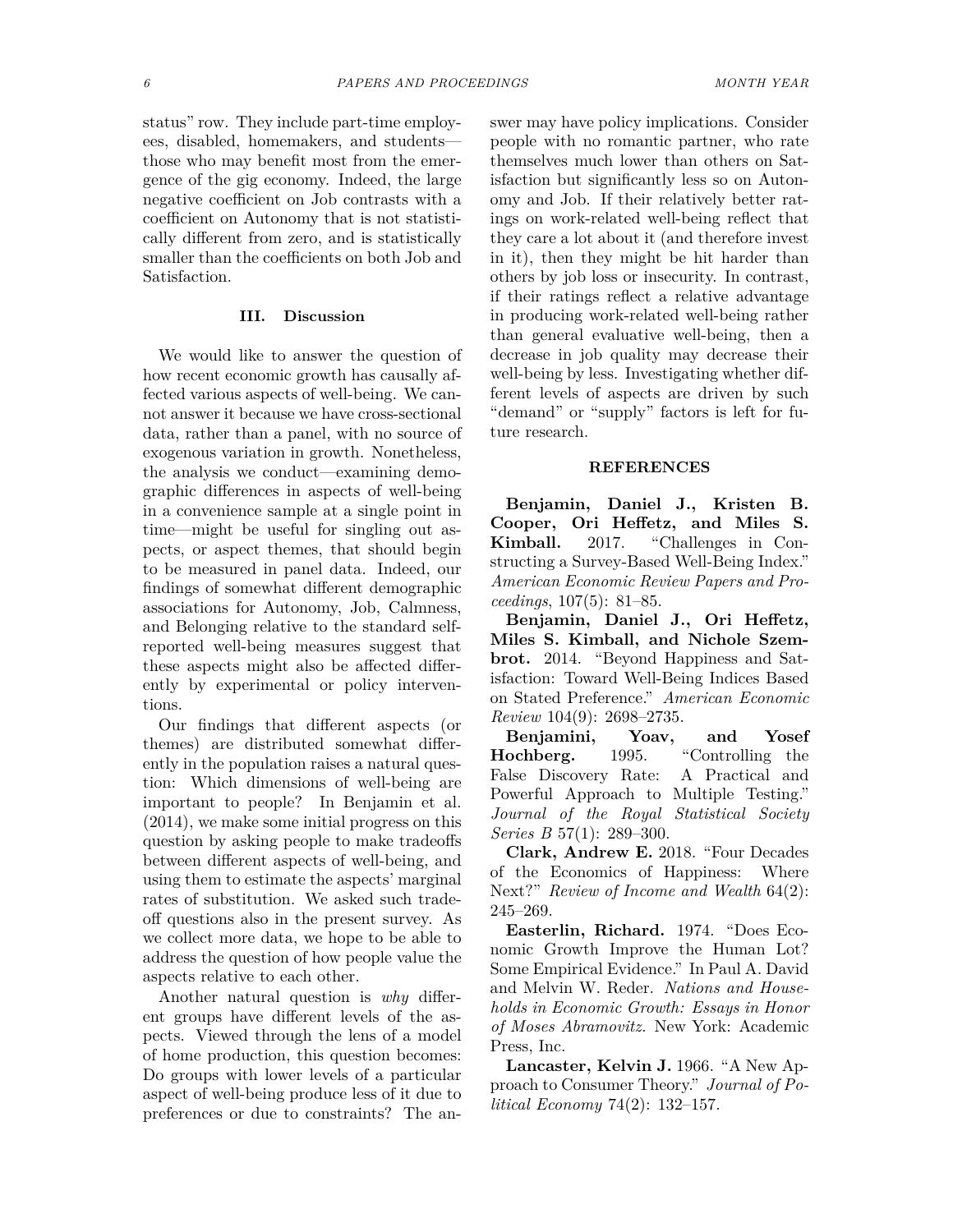# ONLINE APPENDIX

#### *A1. Scale Frames*

Here we outline our methodology for pooling data across our different scale-label schemes. We will refer to each scheme as a *scale frame*. Below is an example of a scale frame. Note the labels at 0 and 100 that say "the lowest you can imagine" and "the highest you can imagine", and at 25 and 75 that say "extremely low" and "extremely high."



FIGURE A1. "EXTREME" SCALE FRAME

Our dataset contains ratings from four scale frames. In addition to the "extreme" frame shown above, we collect data for: (1) an "extraordinary" scale frame with labels at 0 and 100 that say "lowest you can imagine" and "highest you can imagine", and at 25 and 75 that say "extraordinarily low" and "extraordinarily high"; (2) a "base year" scale frame with labels at 10 and 90 that say "lowest of anyone, anywhere on Earth" and "highest of anyone, anywhere on Earth"; and (3) an "endpoint-only" scale frame with labels at 0 and 100 that say "lowest you can imagine" and "highest you can imagine." To pool these ratings, we use the following methodology:

Let *rijf* be individual *i*'s rating of aspect *j* using the scale frame *f*. For each aspect-frame pair, we calculate average ratings across individuals,  $\mu_{if}$ . We then choose one frame as a "reference" scale frame  $(f_{ref})$ . For the results in this paper, we use the "extreme" frame as the reference frame. Ratings for this scale frame are unaltered. To transform ratings for each alternate scale frame, *f*, we regress aspect averages for  $f_{ref}$  on aspect averages for  $f$  using the specification:

$$
\mu_{j f_{\text{ref}}} = \beta_{0f} + \beta_{1f} \mu_{jf} + \epsilon_{jf}.
$$

Note that this specification allows responses to be shifted and stretched across scale frames; it assumes that responses in a given scale frame are, on average, a linear transformation of responses in another scale frame.

For each scale frame, we use the estimated coefficients to predict individual ratings as if they were in the reference scale frame. Specifically,

$$
\hat{r}_{ijf_{\text{ref}}} = \hat{\beta}_{0f} + \hat{\beta}_{1f} r_{ijf}.
$$

We use (A2) to transform all individual ratings on frames other than the reference frame. We pool all values of  $\hat{r}_{ijf_{ref}}$  and  $r_{ijf_{ref}}$  to conduct our analysis.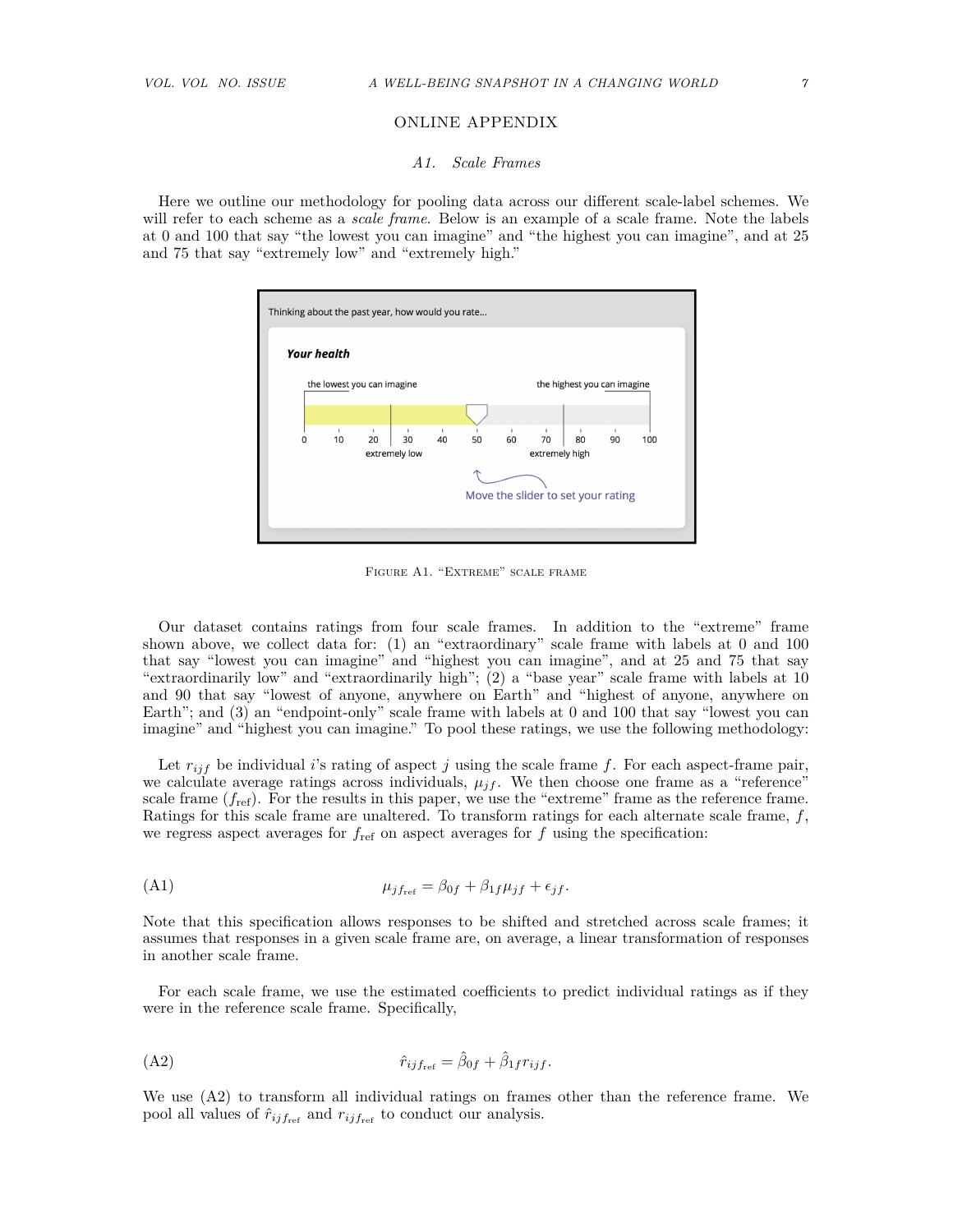# *A2. Regression specification*

Here we outline our methodology for estimating differences in levels across demographic groups for different aspect themes,  $s = \{s_1, s_2, ...\}$ .

Let  $r_{ij}$  be individual *i*'s rating of aspect *j*. To avoid estimating possible interactions between aspect means and demographics, we demean all ratings at the aspect level. For a given theme, *s*, we limit our sample to obervations for which  $j \in s$ . The model is specified as follows:

(A3) *rij* − *µ<sup>j</sup>* = *β*<sup>0</sup> + *βXX<sup>i</sup>* + *ij ,*

for which

- $\mu_j$  is the rating average for aspect *j* across individuals
- *X<sup>i</sup>* is a vector of demographic variables.

For the results reported here,  $X_i$  includes continuous variables for

- Age (demeaned, 1 unit  $= 10$  years)
- Age<sup>2</sup> (demeaned, then squared, 1 unit =  $(10 \text{ years})^2$ )
- $log(Income in$  \$)

and indicator variables for

- Male (omitted category: female)
- Having at least one child (omitted category: having no children)
- Unmarried, has romantic partner (omitted category: married)
- Unmarried, no romantic partner (omitted category: married)
- Completed high school or less (omitted category: bachelor's degree)
- Completed some years of college (omitted category: bachelor's degree)
- Completed a graduate degree (omitted category: bachelor's degree)
- Race  $=$  black (omitted category: white)
- Race  $=$  hispanic (omitted category: white)
- Race = asian (omitted category: white)
- Unemployed (omitted category: full-time employment)
- Reported "part time employee", "disabled", "homemaker", "student", "other", "declined" as employment status (omitted category: full-time employment)
- Reponse of "a little important", "pretty important", and "very important" to the question "How important is religion in your life?" (omitted category: responded "not important")
- Republican (omitted category: Democrat)
- Independent or reported "other" as political party affiliation (omitted category: Democrat)
- State of residence in the Mid-West (omitted category: South)
- State of residence in the North-East (omitted category: South)
- State of residence in the West (omitted category: South).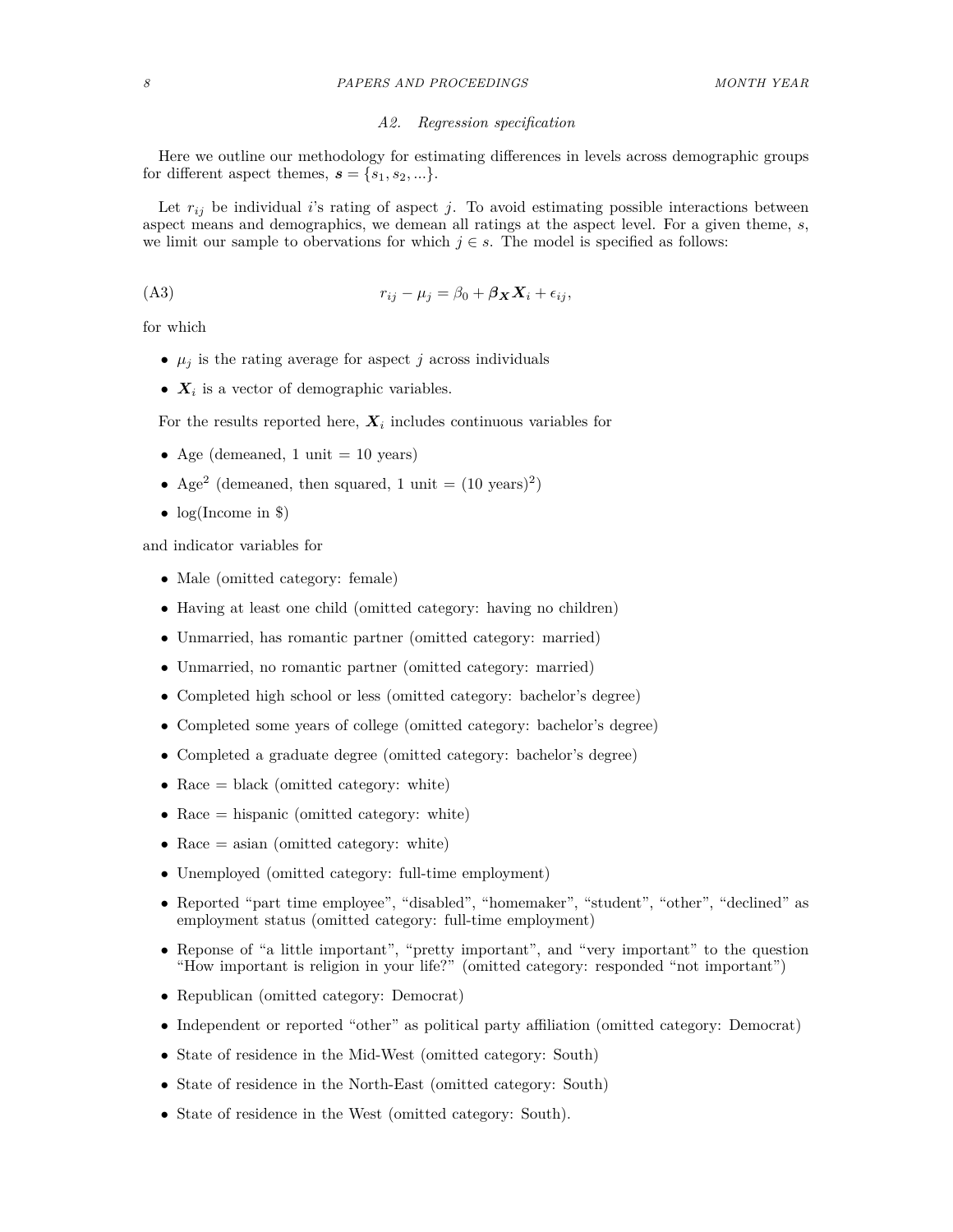*X<sup>i</sup>* also includes indicator variables for missing respondent data for each categorical variable (gender, marital status, education, race, religious importance, employment status, political affiliation, state of residence, and number of children). While these missing-data variables are included in the regression, we do not report their estimated coefficients as we are unable to interpret them. The number of respondents with missing data for each demographic variable is reported in online appendix table A1.

We use OLS regression to get estimates for the model specified in (A3). Standard errors are clustered by individual. We run the model seven times, once for each aspect theme. The estimates of interest,  $\hat{\beta}_X$ , are shown in the columns of table 1. To assess significance, we use a false discovery rate (FDR) threshold of 10% for the 147 estimates shown in table 1, calculated using the Benjamini and Hochberg (1995) algorithm (details in online appendix section A4).

### *A3. Interaction model specification*

Here we outline our methodology for estimating differences in  $\hat{\beta}_X$  across aspect themes. First, we denote one theme, *s*ref, as the reference theme. Estimates for all other themes will be compared against estimates for this reference theme. For the results reported in online appendix table A3 (and to denote coefficients with a  $\dagger$  in table A1), we chose Satisfaction as the reference theme. The other six themes are Affect, Growth, Autonomy, Job, Calmness, and Belonging.

Let  $r_{ij}$  be individual *i*'s rating of aspect *j*. To avoid estimating possible interactions between aspect means and demographics, we demean all ratings at the aspect level. The model is specified as follows:

(A4) 
$$
r_{ij} - \mu_j = \beta_0 + \beta_I \mathbf{I}_{sj} + \beta_X \mathbf{X}_i + \beta_I \mathbf{X}_i (\mathbf{I}_{sj} \times \mathbf{X}_i) + \epsilon_{ij},
$$

for which

•  $I_{sj}$  is a vector of indicator variables for if aspect *j* is in each theme in  $s = \{s_1, s_2, ...\}$ , other than *s*ref.

Other variables in (A4) are identical to those defined for (A3).

We use OLS regression to get estimates for the model specified in (A4). Standard errors are clustered by individual. Note that  $\hat{\beta}_X$  can be interpreted as the relationship between ratings on a 0–100 scale for aspects in the reference theme (Satisfaction) and the demographic variables in  $X_i$ . These estimates are listed in online appendix table A3 under the first column, "Satisfaction." *β***ˆ***IX* can be interpreted as how these relationships change for the other six themes. These estimates are reported in the six right-most columns of online appendix table A3. To assess significance, we use a false discovery rate (FDR) threshold of 10%, calculated using the Benjamini and Hochberg (1995) algorithm (details in online appendix section A4).

We use the same model to estimate differences in  $\hat{\beta}_X$  for the Autonomy and Job themes. Specifically, the model is run with  $s = \{s_{\text{autonomy}}, s_{\text{job}}\}$  and  $s_{\text{ref}} = s_{\text{autonomy}}$ . Significant differences are denoted with a ‡ in table 1.

# *A4. Detailed methodology: false discovery rate control*

Let *N* be the total number of hypotheses we test, *R* be the total number of hypotheses we declare as significant, and *a* be the number of hypotheses declared significant, but are actually null. Our approach to handling false positives is to bound the expected proportion of false positives, *a/N*, i.e., the false discovery rate (FDR). We first specify a false discovery rate threshold, *q*, that bounds our expected FDR. To test for significance, we employ Benjamini and Hochberg's (1995) algorithm. It is as follows:

- 1) Compute a p-value for each hypothesis  $i = 1, 2, ..., N$ .
- 2) Reindex the p-values from least to greatest:  $p_1 \leq p_2 \leq p_3 \leq ... \leq p_N$ .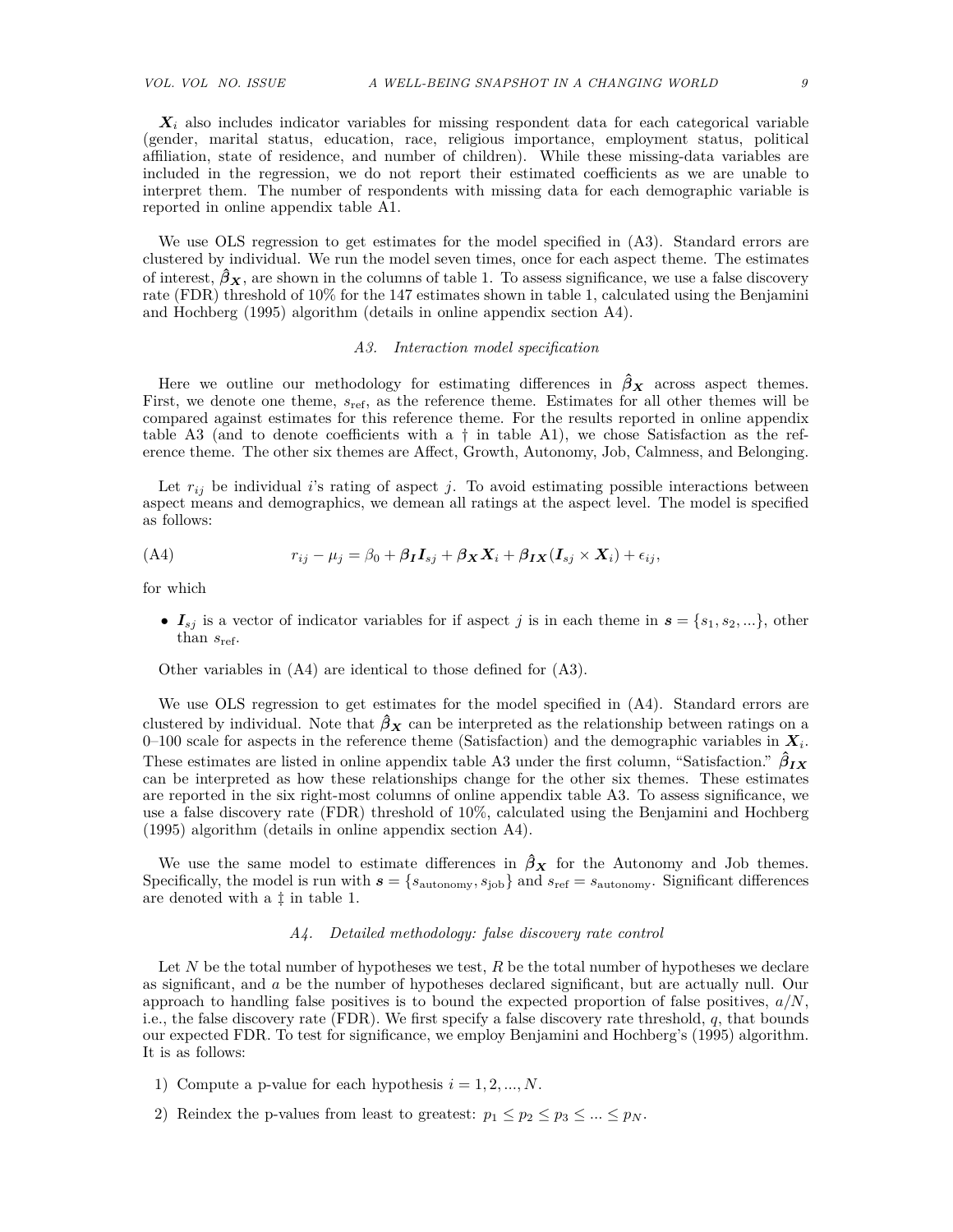- 3) Find the largest index,  $i_{\text{max}}$  such that  $p_i \leq \frac{i}{N}q$ .
- 4) Declare all hypotheses  $i\leq i_{\max}$  as significant.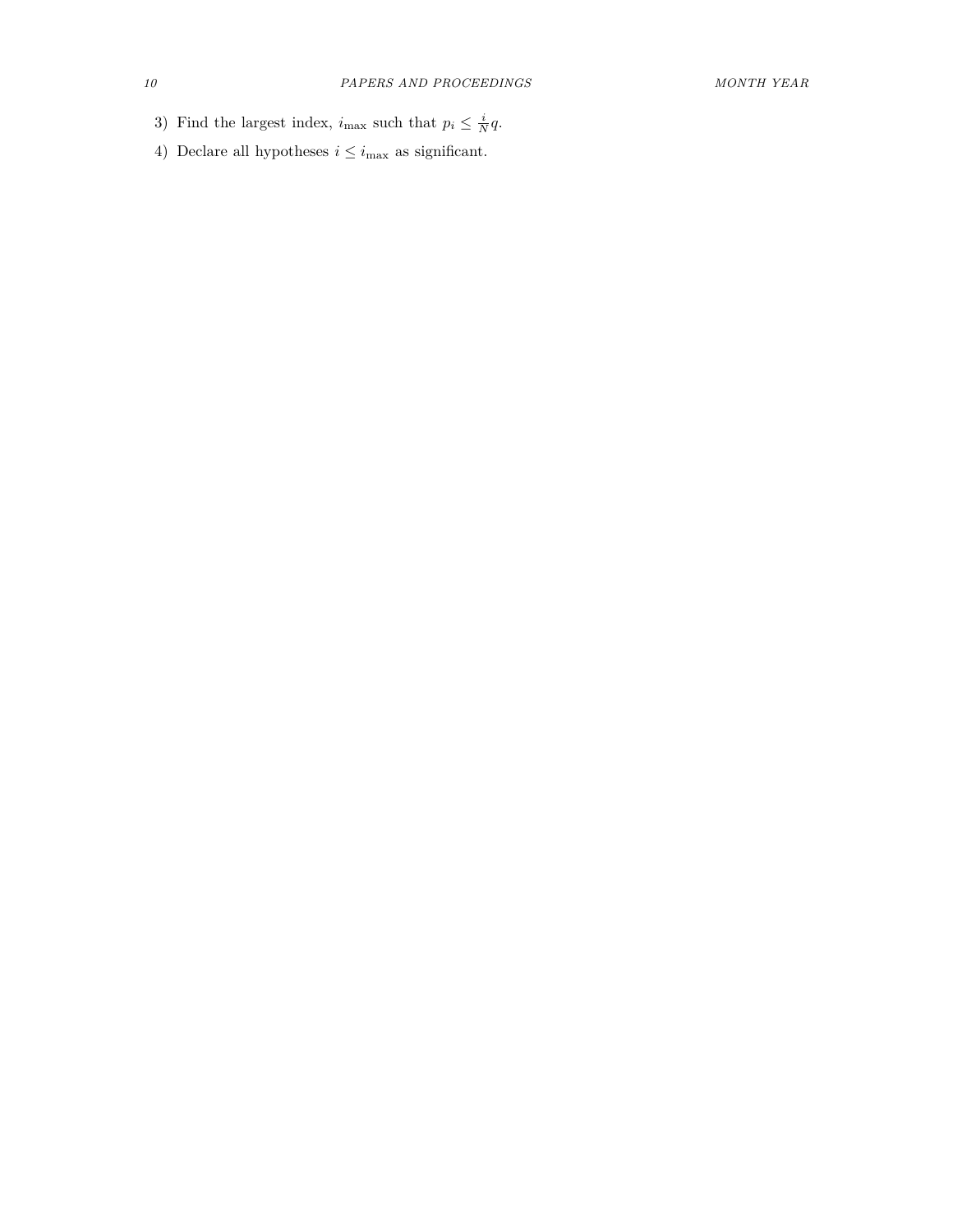|                                      |                           | Frequency        | Percent  |
|--------------------------------------|---------------------------|------------------|----------|
| Age                                  | Under 18                  | $\boldsymbol{0}$ | 0.0      |
| $(0 \text{ missing})$                | 18-29                     | 488              | 31.0     |
|                                      | 30-39                     | 543              | 34.5     |
|                                      | 40-49                     | 270              | 17.1     |
|                                      | 50-59                     | 162              | 10.3     |
|                                      | 60-69                     | 96               | 6.1      |
|                                      | $70+$                     | 17               | 1.1      |
| Gender                               | Female                    | 919              | 58.3     |
| $(6 \text{ missing})$                | Male                      | 651              | 41.3     |
| Income                               | Less than $$20,000$       | 191              | 12.1     |
| $(0 \text{ missing})$                | $$20,000 - $39,999$       | 405              | 25.7     |
|                                      | $$40,000 - $59,999$       | 353              | 22.4     |
|                                      | $$60,000 - $79,999$       | 266              | 16.9     |
|                                      | $$80,000 - $99,999$       | 159              | 10.1     |
|                                      | $$100,000$ or more        | 202              | 12.8     |
| Children                             | No children               | 810              | 51.4     |
| $(1 \text{ missing})$                | At least 1 child          | 765              | 48.5     |
| Marital status                       | Married                   | 688              | 43.7     |
| $(33 \text{ missing})$               | Unmarried, has partner    | 379              | 24.0     |
|                                      | Unmarried, no partner     | 476              | 30.2     |
| Education                            | High school or less       | 158              | 10.0     |
| $(2 \text{ missing})$                | Some college              | 573              | 36.4     |
|                                      | Bachelor's degree         | 594              | 37.7     |
|                                      | Graduate degree           | 249              | 15.8     |
| Race                                 | White                     | 1227             | 77.9     |
| $(49 \; \text{missing/multiracial})$ | Black                     | 121              | 7.7      |
|                                      | Hispanic                  | 84               | 5.3      |
|                                      | Asian                     | 95               | 6.0      |
| <b>Employment Status</b>             | Employed full-time        | 892              | 56.6     |
| $(0 \text{ missing})$                | Other employment status   | 577              | 36.6     |
|                                      | Unemployed                | 107              | 6.8      |
| <b>Religious Importance</b>          | Religion is important     | 912              | 57.9     |
| $(17 \text{ missing})$               | Religion is not important | 647              | 41.1     |
| <b>Political Affiliation</b>         | Democrat                  | 853              | 54.1     |
| $(41 \text{ missing})$               | Republican                | 466              | 29.6     |
|                                      | Independent               | 216              | 13.7     |
| Region                               | South                     | 556              | $35.3\,$ |
| (missing 78)                         | Mid-West                  | 323              | 20.5     |
|                                      | North-East                | 266              | 16.9     |
|                                      | West                      | 353              | 22.4     |

Table A1—Sample Demographics

*Note:* Number of individuals: 1576. Race: "multiracial" coded as missing (42 respondents). Religious Importance: "a little important", "pretty important", and "very important" coded as "Religion is important." Employment Status: "disabled", "homemaker", "student", "other", "declined" coded as "other employment status." Political Affiliation: "other" coded as "independent" (30 respondents).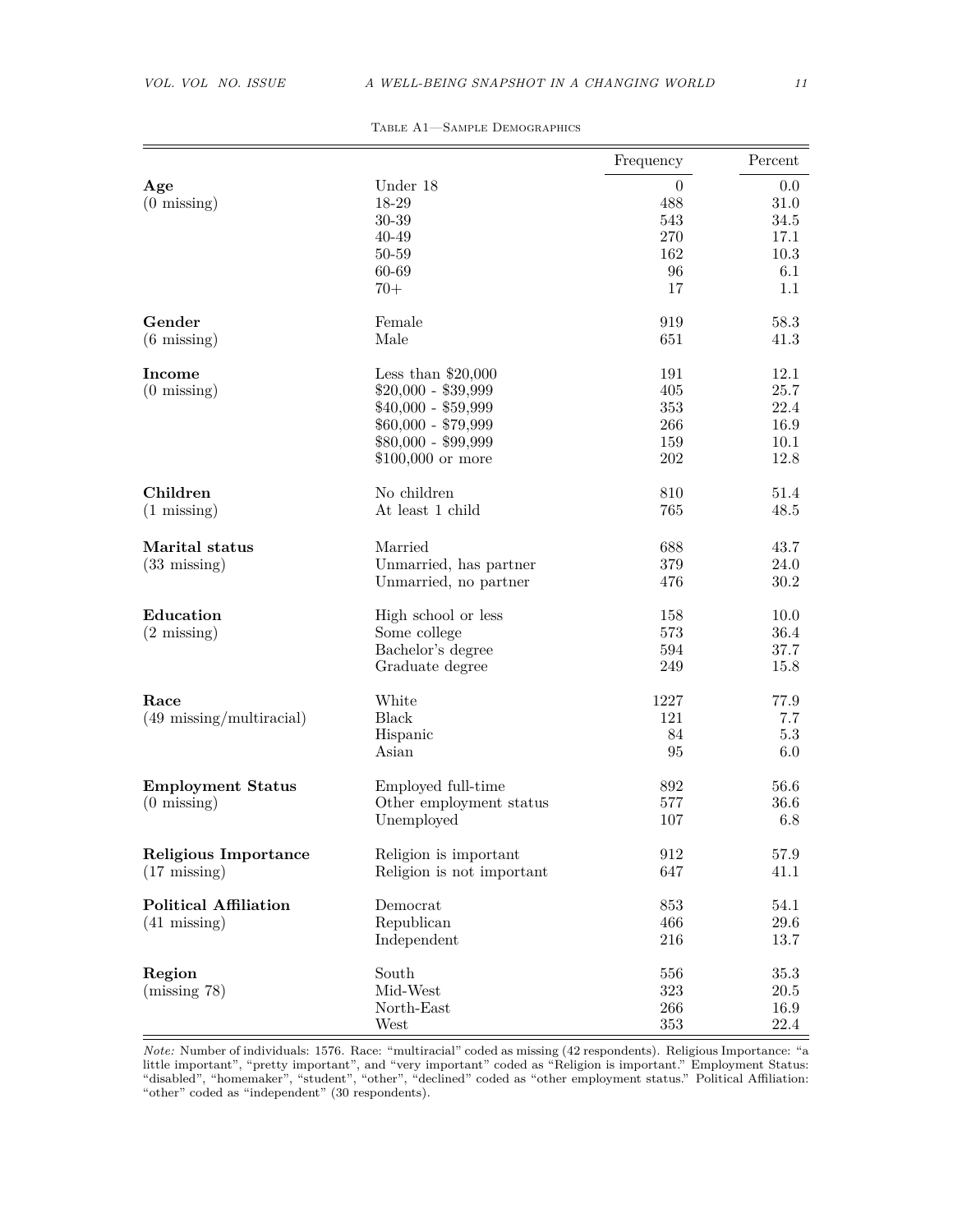|                                       | Satisfaction     | Affect           | Growth           | Autonomy | Job              | Calmness         | Belonging |
|---------------------------------------|------------------|------------------|------------------|----------|------------------|------------------|-----------|
| Age                                   |                  |                  |                  |          |                  |                  |           |
| 18-29                                 | 58.8             | 56.1             | $60.6\,$         | 61.6     | 57.6             | 57.0             | 56.0      |
| 30-39                                 | 60.5             | 58.1             | 61.5             | 62.4     | 58.1             | $59.2\,$         | 56.7      |
| $40 - 49$                             | 59.6             | 58.1             | 60.7             | 63.2     | 59.8             | 57.6             | 57.5      |
| 50-59                                 | 61.5             | 61.3             | 60.1             | 61.4     | 59.6             | 59.1             | 60.1      |
| 60-69                                 | 64.8             | 64.6             | $63.0\,$         | 65.2     | 59.7             | 61.9             | 61.2      |
| $70+$                                 | 67.6             | 68.2             | $59.3\,$         | $55.3\,$ | $53.5\,$         | 66.3             | 58.6      |
|                                       |                  |                  |                  |          |                  |                  |           |
| Gender                                |                  |                  |                  |          |                  |                  |           |
| Female                                | 60.1             | 58.4             | 60.8             | 61.8     | 57.9             | 57.8             | 56.8      |
| Male                                  | 61.2             | 59.1             | 61.4             | 63.5     | $59.6\,$         | $59.9\,$         | 58.3      |
| Income                                |                  |                  |                  |          |                  |                  |           |
| Less than $$20,000$                   | 56.7             | 57.3             | 59.2             | 60.1     | 55.3             | 57.1             | 54.0      |
| $$20,000 - $39,999$                   | 55.8             | 55.2             | 62.2             | 59.7     | 54.7             | 54.8             | 54.4      |
| $$40,000 - $59,999$                   | 57.4             | 56.3             | 60.8             | 59.8     | 56.2             | 55.8             | 54.6      |
| $$60,000 - $79,999$                   | 63.7             | 59.8             | 61.0             | 64.5     | 60.7             | 61.5             | 60.5      |
| $$80,000 - $99,999$                   | 66.9             | 64.3             | 58.9             | 65.7     | 62.7             | $62.0\,$         | 61.5      |
| $$100,000$ or more                    | 68.3             | 63.8             | 62.3             | 68.3     | 66.5             | $65.1\,$         | $63.1\,$  |
|                                       |                  |                  |                  |          |                  |                  |           |
| Children                              |                  |                  |                  |          |                  |                  |           |
| No children                           | 57.6             | 56.4             | 60.8             | 61.4     | 56.3             | 57.5             | 55.4      |
| At least 1 child                      | 63.2             | 60.7             | 61.3             | 63.3     | 60.8             | $59.7\,$         | 59.4      |
| Marital status                        |                  |                  |                  |          |                  |                  |           |
| Married                               | 64.5             | 61.5             | 61.5             | $63.8\,$ | 60.9             | 60.0             | 59.6      |
| Unmarried, has partner                | 60.1             | $58.5\,$         | $61.9\,$         | 62.5     | $59.8\,$         | $59.3\,$         | 58.5      |
| Unmarried, no partner                 | 55.1             | 54.5             | $59.4\,$         | $60.6\,$ | 54.6             | 56.2             | 54.0      |
| Education                             |                  |                  |                  |          |                  |                  |           |
|                                       | 59.5             |                  | 64.7             | 63.7     | 57.4             | 57.3             | 59.2      |
| High school or less                   |                  | 58.1             |                  |          |                  |                  |           |
| Some college                          | $59.7\,$         | 57.8             | 60.0             | 61.4     | $57.9\,$         | $58.4\,$         | 56.8      |
| Bachelor's degree                     | 60.3             | 58.7             | 61.0             | $62.8\,$ | 58.5             | $58.3\,$         | 56.9      |
| Graduate degree                       | 62.3             | $59.6\,$         | 61.0             | 62.6     | 60.6             | $60.3\,$         | 58.3      |
| Race                                  |                  |                  |                  |          |                  |                  |           |
| White                                 | 60.5             | 58.7             | 60.9             | 62.7     | 58.4             | 58.8             | 57.7      |
| <b>Black</b>                          | $61.5\,$         | $59.8\,$         | 62.7             | $63.2\,$ | $63.0\,$         | 60.4             | 60.0      |
| Hispanic                              | 60.2             | 58.8             | 63.1             | $62.1\,$ | 59.7             | 58.9             | 57.1      |
| Asian                                 | 58.1             | 56.7             | 59.4             | 58.7     | 55.4             | 55.7             | 54.8      |
| <b>Employment Status</b>              |                  |                  |                  |          |                  |                  |           |
|                                       | 63.0             | 60.9             | 61.2             | 63.9     | 61.7             | 60.1             | 59.8      |
| Employed full-time                    |                  |                  |                  | $61.4\,$ |                  |                  | 54.7      |
| Other employment status<br>Unemployed | $58.3\,$<br>49.4 | $56.2\,$<br>50.8 | $60.6\,$<br>62.2 | $55.2\,$ | $55.3\,$<br>48.5 | 57.3<br>$52.3\,$ | 50.2      |
|                                       |                  |                  |                  |          |                  |                  |           |
| <b>Religious Importance</b>           |                  |                  |                  |          |                  |                  |           |
| Religion is important                 | 63.6             | 61.5             | $60.9\,$         | $63.5\,$ | 60.7             | 60.4             | 60.5      |
| Religion is not important             | 56.0             | 54.4             | 61.3             | 60.8     | $55.5\,$         | 56.1             | 53.0      |
| <b>Political Affiliation</b>          |                  |                  |                  |          |                  |                  |           |
| Democrat                              | 58.7             | 57.7             | 60.9             | 61.1     | 57.6             | 57.5             | 56.8      |
| Republican                            | 63.7             | $61.0\,$         | $60.5\,$         | $63.6\,$ | $60.6\,$         | $60.3\,$         | $59.6\,$  |
| Independent                           | 60.5             | 56.8             | 61.2             | 64.9     | $58.3\,$         | 58.6             | 54.6      |
|                                       |                  |                  |                  |          |                  |                  |           |
| Region<br>South                       | $61.0\,$         | 59.3             | 62.1             | 63.2     | $59.9\,$         | $59.9\,$         | 58.0      |
| Mid-West                              | 60.0             | 59.0             | 60.7             | 63.1     | 57.2             | 58.8             | 57.9      |
| North-East                            | 60.9             | 57.9             | 60.8             | $62.6\,$ | 60.6             | $58.0\,$         | 57.9      |
|                                       | 60.2             |                  | $59.6\,$         | $62.2\,$ |                  |                  |           |
| West                                  |                  | 57.7             |                  |          | 57.3             | 57.3             | 56.8      |

Table A2—Mean Ratings by Demographic Group and Aspect Theme